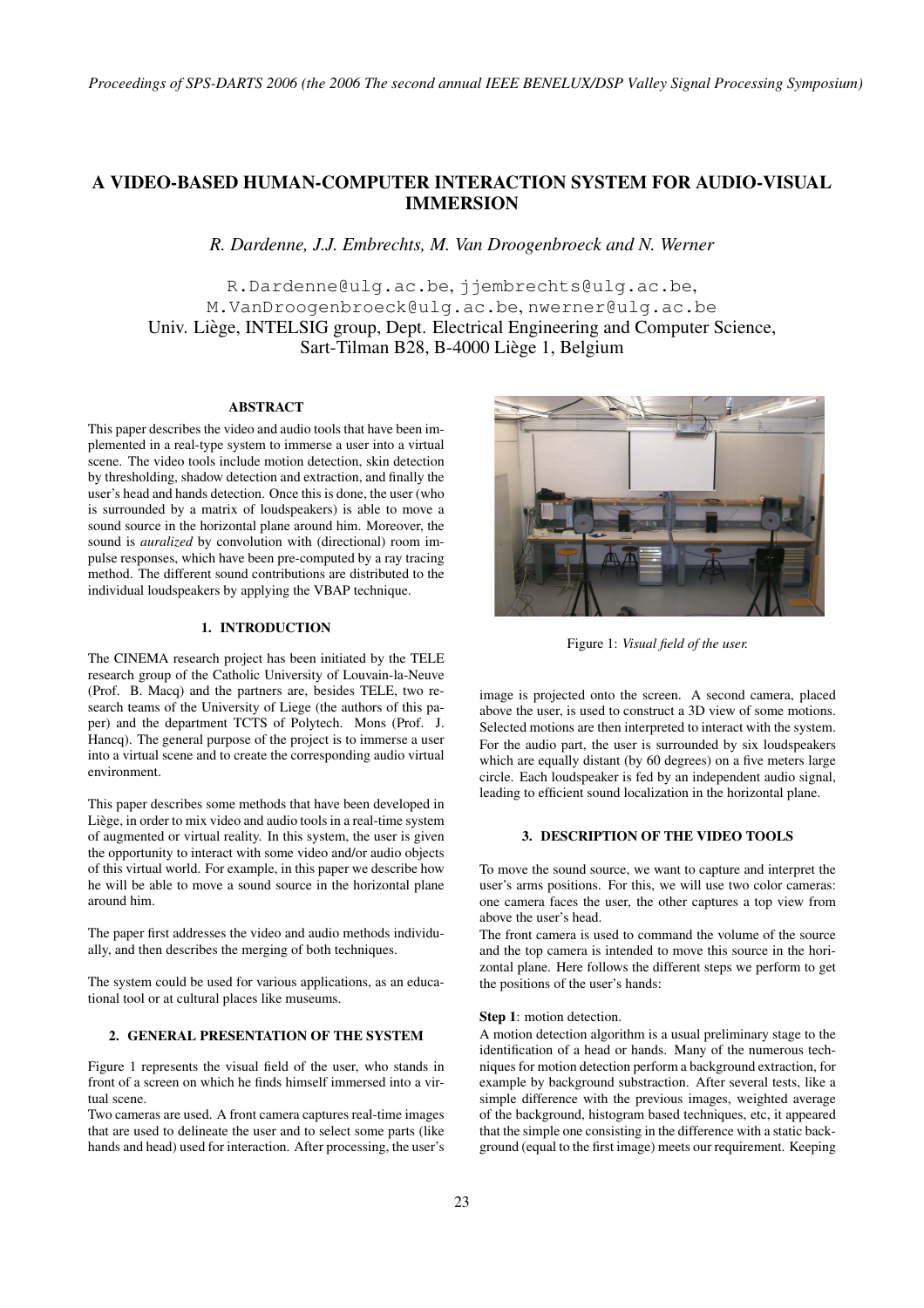

Figure 2: *Skin thresholding in the YUV colorspace.*



Figure 3: *Skin thresholding in the HSV colorspace.*

the computation times as low as possible was an additional reason to be satisfied with that simple motion detection algorithm.

#### Step 2: skin detection by thresholding.

Human skin has interesting color characteristics in several colorspaces which do not depend on the skin color. Hsu et al. compared face detection algorithms in color images [1]. It seems that the tint-saturation-luma space best fits the purpose of skin detection. Unfortunately cameras do not operate in this colorspace so that a slow conversion process is compulsory to deal with tint and saturation. Our experiments show that the YUV colorspace, although not performing best, is acceptable. Hsu et al. made a similar choice (but for the  $YC_bC_r$  colorspace) and justified it by stating that the set of skin colors in such a colorspace form a compact cluster. See figures 2 and 3 for the results of thresholding in two colorspaces.

Step 3: combination of the motion detection and skin extraction. Even in a laboratory environment, not to speak about less friendly environments, the combination of motion and color informations offers bad performances. There are several reasons for that. Scenes contain objects with colors close to the skin color (for example pieces of furniture like shown on left-hand side of figures



Figure 4: *Shadow Detection.*



Figure 5: *Geometrical criterions to distinguish between the head and the hands.*

2 and 3), leading to false positives. Moreover the model used for detecting motion is too simple to consider shadows. We solved this problem by implementing a technique of shadow detection and extraction similar to the technique recommended by Prati et al. [2]. Our technique uses the HSV space to separate the moving objects from their shadow: a pixel belongs to a shadow if its hue and saturation components are sufficiently close to the ones of the corresponding background pixel. This method is computationally expensive but it performs well and thanks to the use of a lookup table for the colorspace conversions we manage to keep the CPU load to an acceptable level. An illustration of the extraction of shadows is shown in Figure 4.

#### Step 4: discrimination between head and hands.

A head is not the only skinned part of a body. We still have to differentiate between a head and hands. First we select areas respecting some geometrical criteria of shape, of width/height ratio, filling and connexity (for example see Figure 5). Under the assumption that there is only one person in the scene, we only keep the 3 regions with the largest areas. Then to distinguish the head from the hands, we state that the head area is the one which is the most in the middle of the moving object. An illustration of this principle is shown in Figure 4, where we have superimposed a white vertical line in the middle of the motion region after removing the shadow.

Once the position of the user's head and hands has been estimated, it is possible for him to start interacting with the system and modify the volume of the source. We will now use the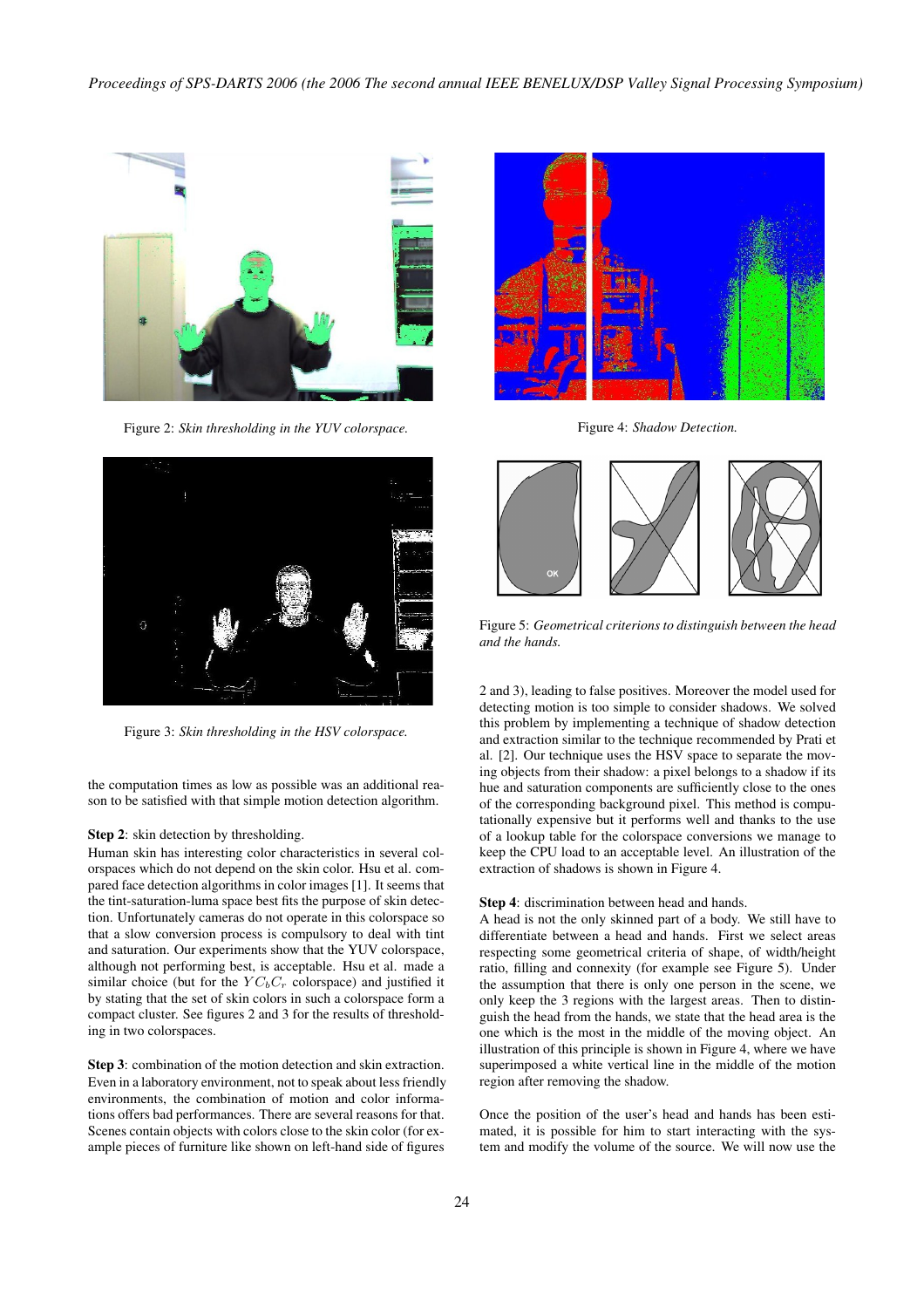

Figure 6: *Foreground detection of the roof camera.*

top camera to move this source around a circle in the horizontal plane. As descibed in the step 1, we perform a foreground detection on the image as shown of figure 6.

Finally, we fit an ellipse on the foreground and we consider the major axis represents the user's arm direction.

Once the position of the major axis is known, the system filters all gathered informations over time and it sends instructions to the audio sub-system.

#### 4. DESCRIPTION OF THE AUDIO TOOLS

#### 4.1. Introduction

The final goal to achieve is that all users in the Virtual Reality reproduction room share the same auditory experience as they would have in the virtual environment.

The audio system is composed of one PC, communicating with the video PC via ethernet network, and equipped with an 8 output channel soundcard.

The sound sources signals have been prerecorded in anechoic conditions in mono and are stored on the local hard disk as WAV files. Thus, our purpose is not the modelling/synthesis of virtual sources themselves, it's rather the modelling/synthesis of the room acoustics and the "auralization" process for reproducing the accurate sensations at the user's ears.

#### 4.2. Room acoustics modelling

Given the room geometry and wall acoustical properties descriptions, the source and receiver (= the user)'s positions, the sound pressure signal at the receiver can be seen as a filtered version of the signal emitted by the source.

If we assume both source and receiver to be static, the filter is a LTI system. This is the system we want to model.

The room acoustics modelling method is based on a ray tracing algorithm. Since this algorithm is currently not real time, the modelling will be achieved offline, i.e. impulse responses (like



Figure 7: *Room Impulse Response example*

in fig. 7) will be precomputed for each virtual room configuration, with several source and receptor positions.

Note: The impulse responses could also be measured in a real space.

#### *4.2.1. Ray tracing method used in software Salrev [3]*

- considers the sound propagation along rays, ignores wave propagation characateristics (thus less valid at low frequencies)
- omnidirectionnal spherical sound sources
- specular and diffuse reflections on walls, with octave band coefficients values.
- frequency dependent air absorption (octave band coefficient values)
- spherical receivers which record time arrival, incoming direction and energy level of the sound rays.
- the results of the ray tracing process are echograms in each octave band.
- since a limited number of rays are traced, statistical errors are inherent on the energy levels. The statistical errors lead also to finite temporal and directional resolution
- Statistical errors can be avoided on the direct component and the first order specular reflections.

From an echogram, an impulse response is created (adding a random phase), and auralization is then possible.

#### *4.2.2. Directional Room Impulse Responses*

An idea to enhance sound localization in our virtual system is to model separately the direct contribution of the source and the first order mirror sources.

Another idea that we have introduced is to compute echograms along several directions of incidence at each spherical receiver. This technique of directional Room Impulse Responses has been described in [4]. Twenty-six directional RIR are presently computed at each spherical receiver.